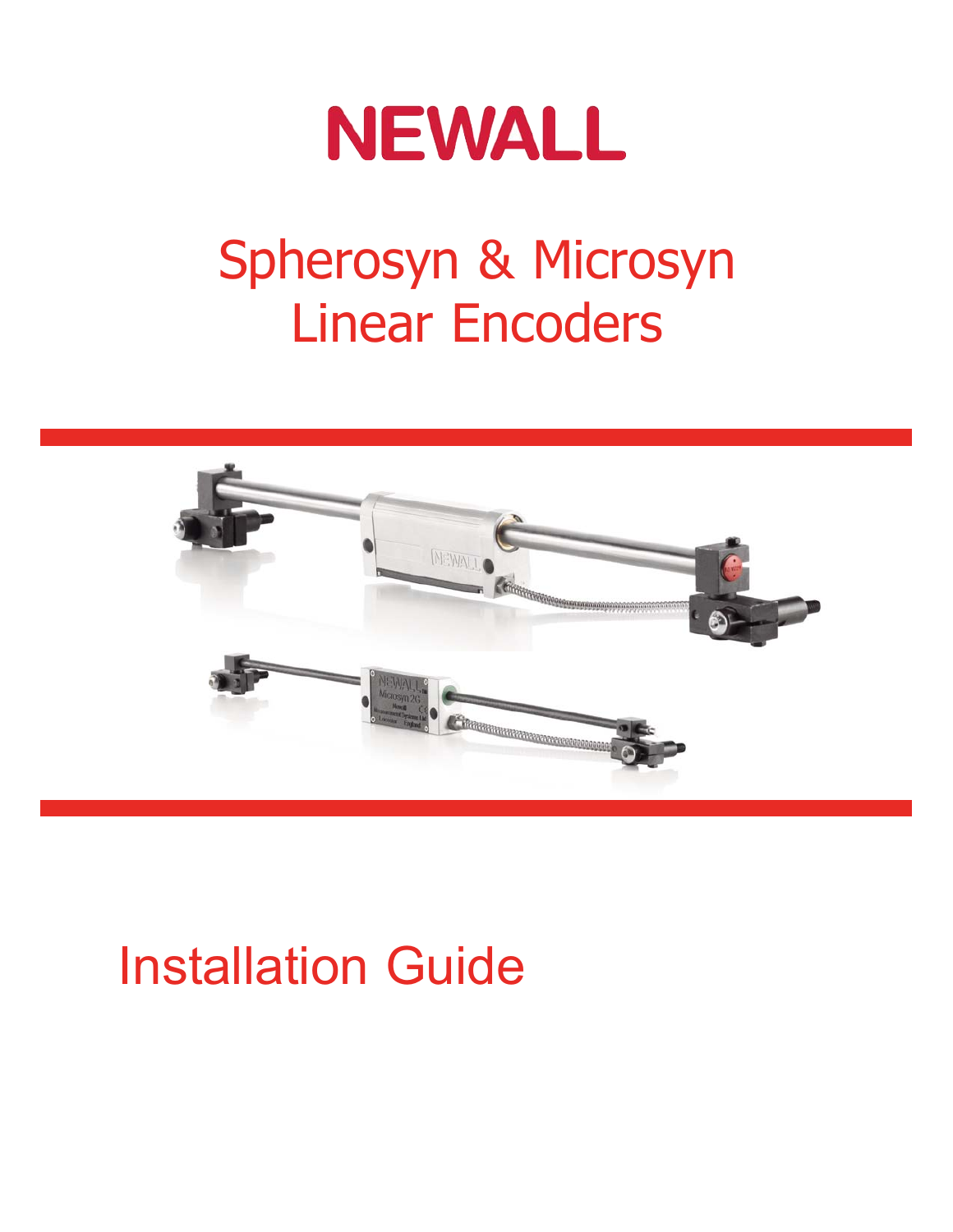## **CONTENTS**

## **1. Introduction**

- 1.1 Brackets
- 1.2 Preparation
- 1.3 Warnings

## **2. Spherosyn Encoder Assembly**

## **3. Microsyn Encoder Assembly**

## **4. Mounting the Reader Head**

- 4.1 Spherosyn<br>4.2 Microsyn
- Microsyn

## **5. Mounting the Scales and Support Brackets**

- 5.1 Spherosyn
	- 5.1.1 Double End Mounting
	- 5.1.2 Single End Mounting
	- 5.1.3 Encoders in Excess of 2.5 metres
- 5.2 Microsyn
	- 5.2.1 Single End Mounting

## **6. Mounting the guard**

- **7. Cable routing**
- **8. Final check**

## **APPENDICES**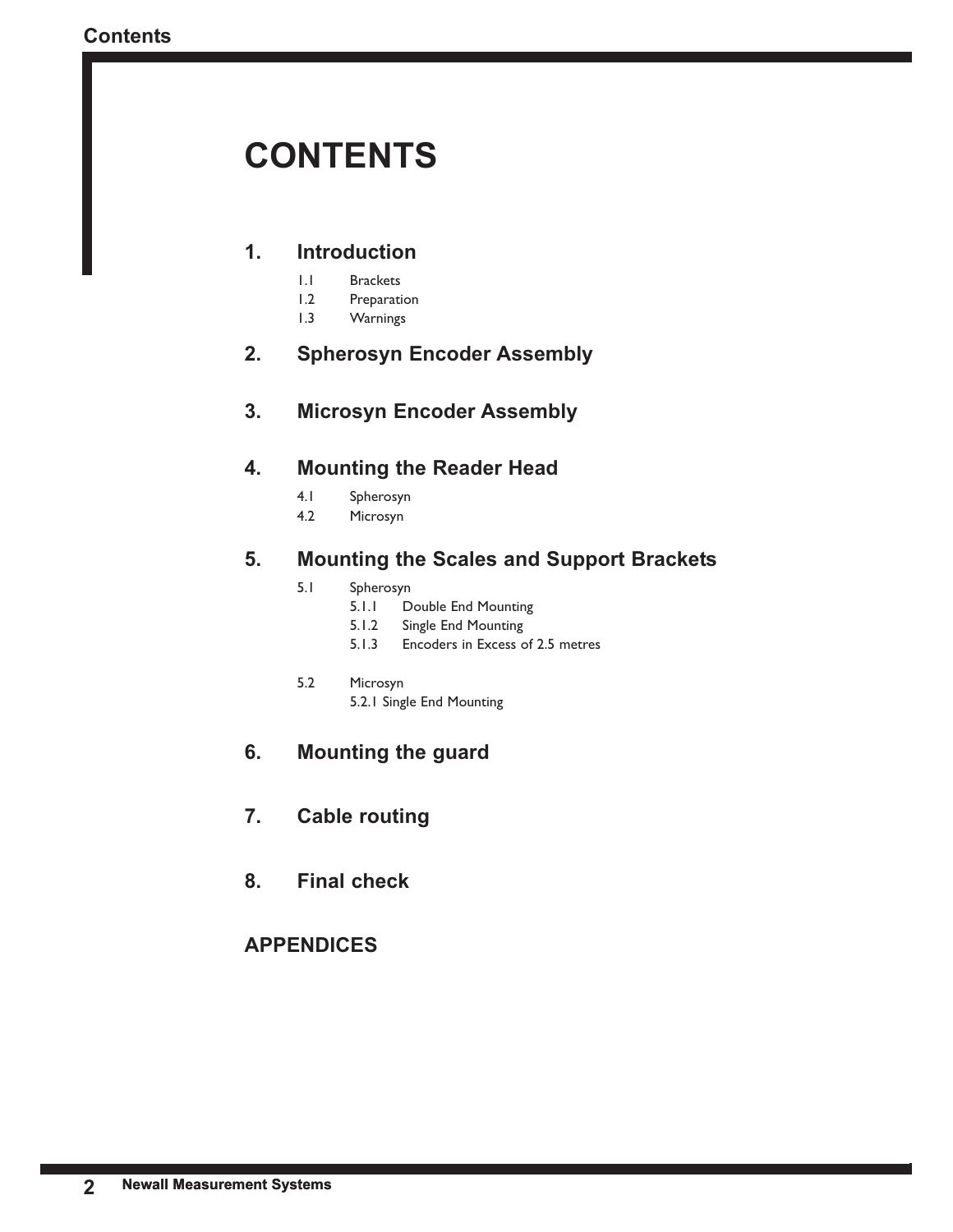## **1.0 INTRODUCTION**

This manual will provide mounting instructions for Newall's Spherosyn and Microsyn Linear Encoders. It is important that you read and understand this manual prior to beginning the installation.

If at any time during the installation you should have any questions, contact Newall or your local authorised representative.

## **1.1 Brackets**

Due to the variety of machine types and applications, it will be necessary to design, make and fit custom brackets for the encoder assembly. If brackets are needed make certain they are rigid enough not to allow any flexing or distorting while the machine is in operation. Newall offers a variety of bracket kits to aid in the installation. Contact Newall or your local authorised representative for details.

## **1.2 Preparation**

Prior to beginning the installation the machine should be studied to determine where the Encoder(s) will be fitted.

For best results, it is recommended that the Encoder be fitted as close to the machine lead screw or axial drive shaft as possible.

Spherosyn: Overall Length = Travel +  $258$ mm (10.2") Microsyn: Overall Length = Travel + 173mm  $(6.8")$ 

Outboard mounting of the scale support brackets will add approximately 20mm (3/4") to the stated travel. (Refer to Appendix A & B)

For a more compact installation, scale travels of 300mm (12") or less may be fitted by supporting one end of the scale only by use of a single end mounting block. (Refer to Figure 5.4 and 5.10)

The moving member of the Encoder assembly can be either the Reader Head or the Scale.

Cable routing from the Reader Head should be examined (See Section 7). Each Reader Head is provided with either a 3.5 metre (11'), 7 metre (22') or 10 metre (33') of armoured cable. Extension cables are available in 1 metre (3'), 2 metre (6'), 3.5 metre (11.5'), 5 metre (16.5') and 10 metre (32') lengths. Contact Newall or your local authorised representative for details.

For Encoders larger than 1500mm (60") travel, a setup tube (blank scale) is recommended.

## **1.3 Warnings**

If for any reason the machine axis travel is greater than the actual scale travel it is recommended that 'mechanical stops' are fitted to the machine to avoid damage caused by over travel. Newall will not accept responsibility for Scale and Reader Head damage caused by machine over travel.

Both the Reader Head and the Scale are precision made components and it is important that they are handled with care. By design the Encoders can withstand the rigours of the harsh workshop environment. However, permanent damage can occur through bending or severe impact.

It is important that the Scale be kept at least 13mm (0.5") away from any magnetic bases on indicators or magnetic chucks.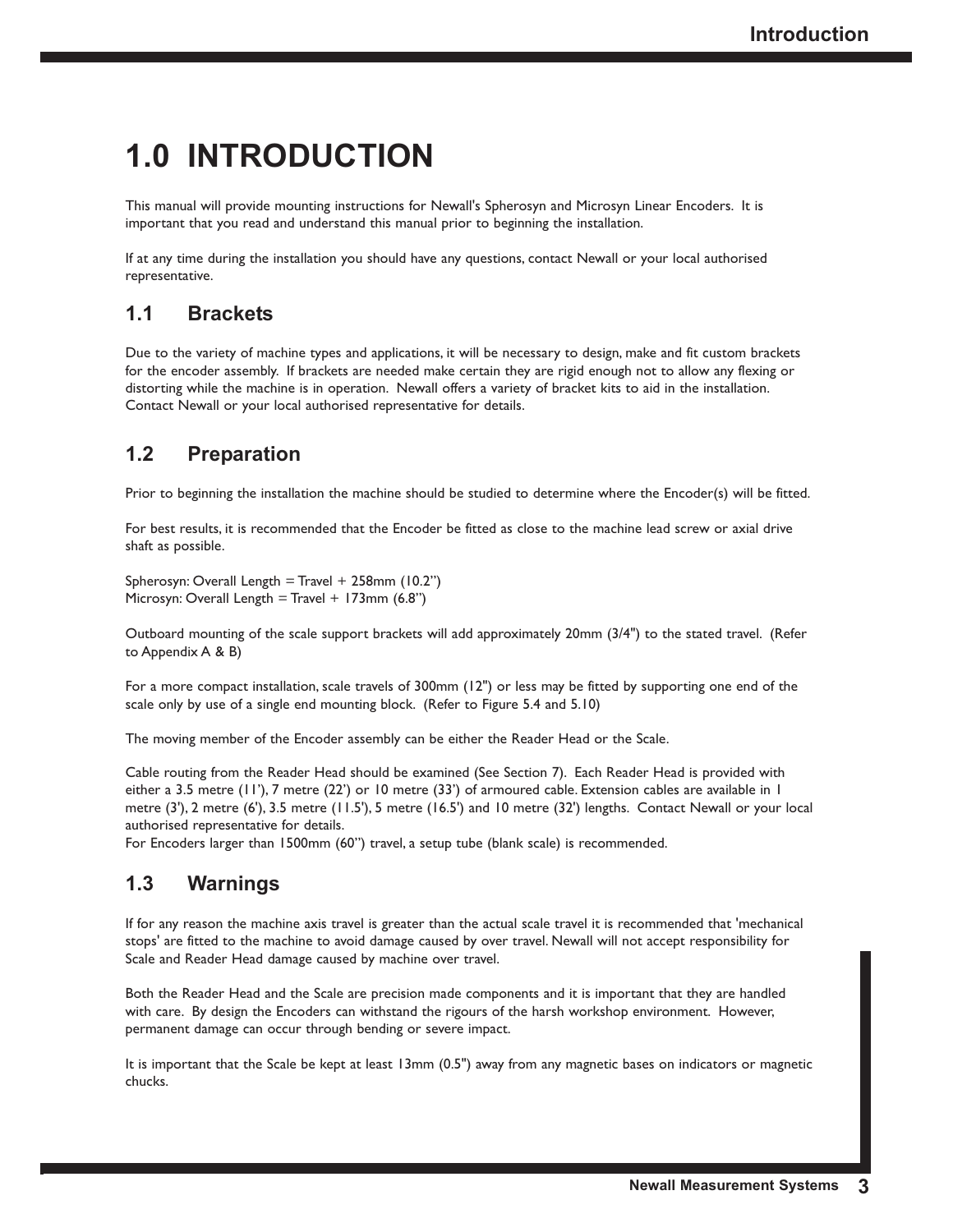## **2.0 SPHEROSYN ENCODER ASSEMBLY (<2.5m/100")**



| Spherosyn Reader Head |    | Support Pillar Long     |  |
|-----------------------|----|-------------------------|--|
| Spherosyn Scale       |    | Scale Cover             |  |
| Scale Support Link    |    | $M5 \times 20$ Hex Head |  |
| Scale Anchor Pin      | 9  | M8 x Socket Button Head |  |
| Support Pillar Short  | 10 | Spacer Washer           |  |

## **3.0 MICROSYN ENCODER ASSEMBLY**

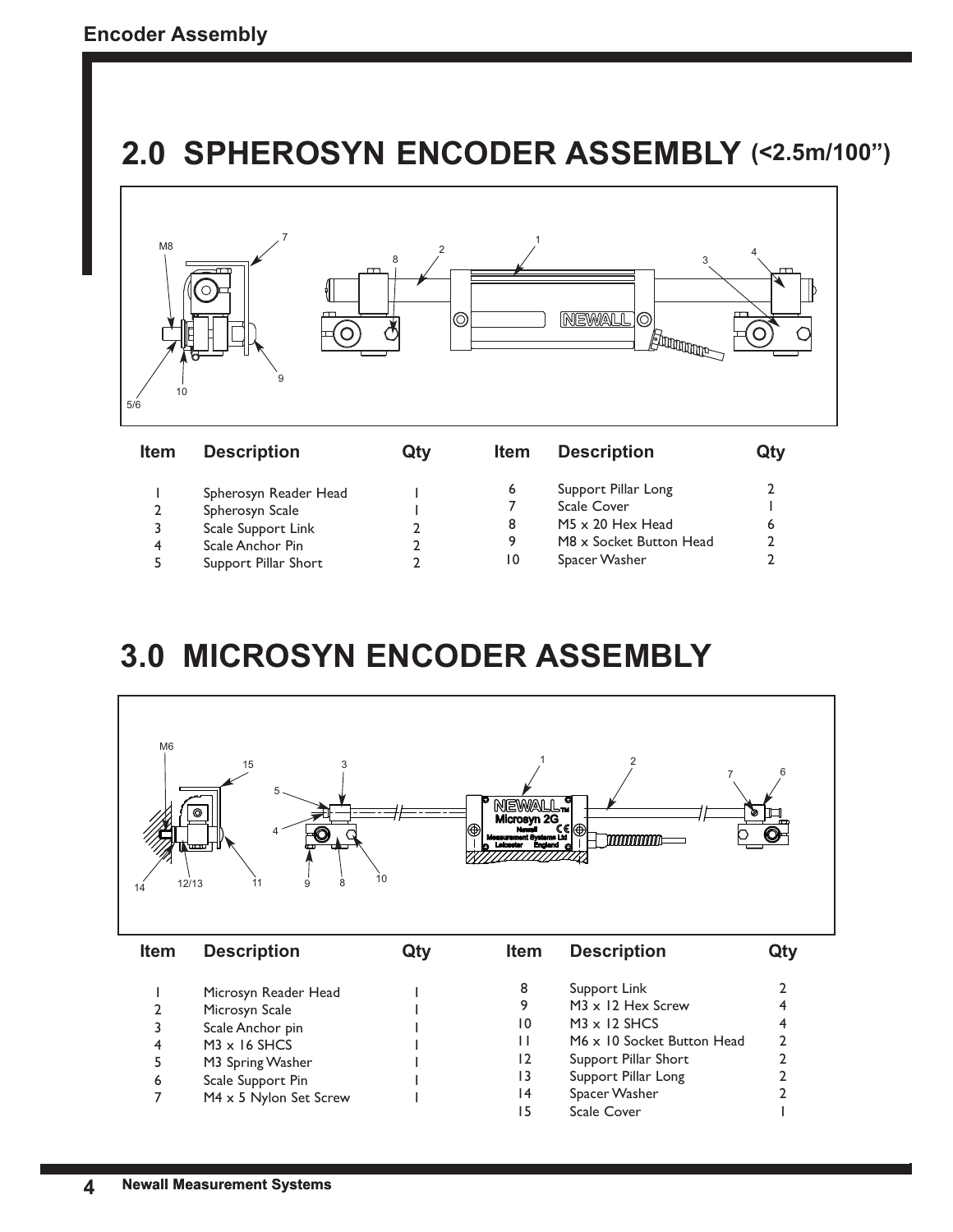## **4.0 MOUNTING THE READER HEAD**

## **4.1 Spherosyn**

Mount the Reader Head together with its bracket(s) to the machine and secure the assembly parallel with axis travel to within +/-0.05mm (0.002"). (Refer to Figure 4.1)



*Figure 4.1 - Alignment of the Spherosyn Reader Head*

Final adjustments can be carried out by use of laminated shims, which are included with each encoder assembly. Each layer of shim is equivalent to 0.05mm (0.002").

## **4.2 Microsyn**



*Figure 4.2 - Alignment of the Microsyn Reader Head*

Mount the Reader Head together with its bracket(s) to the machine and secure the assembly parallel with axis travel to within 0.05mm (0.002"). (Refer to Figure 4.2)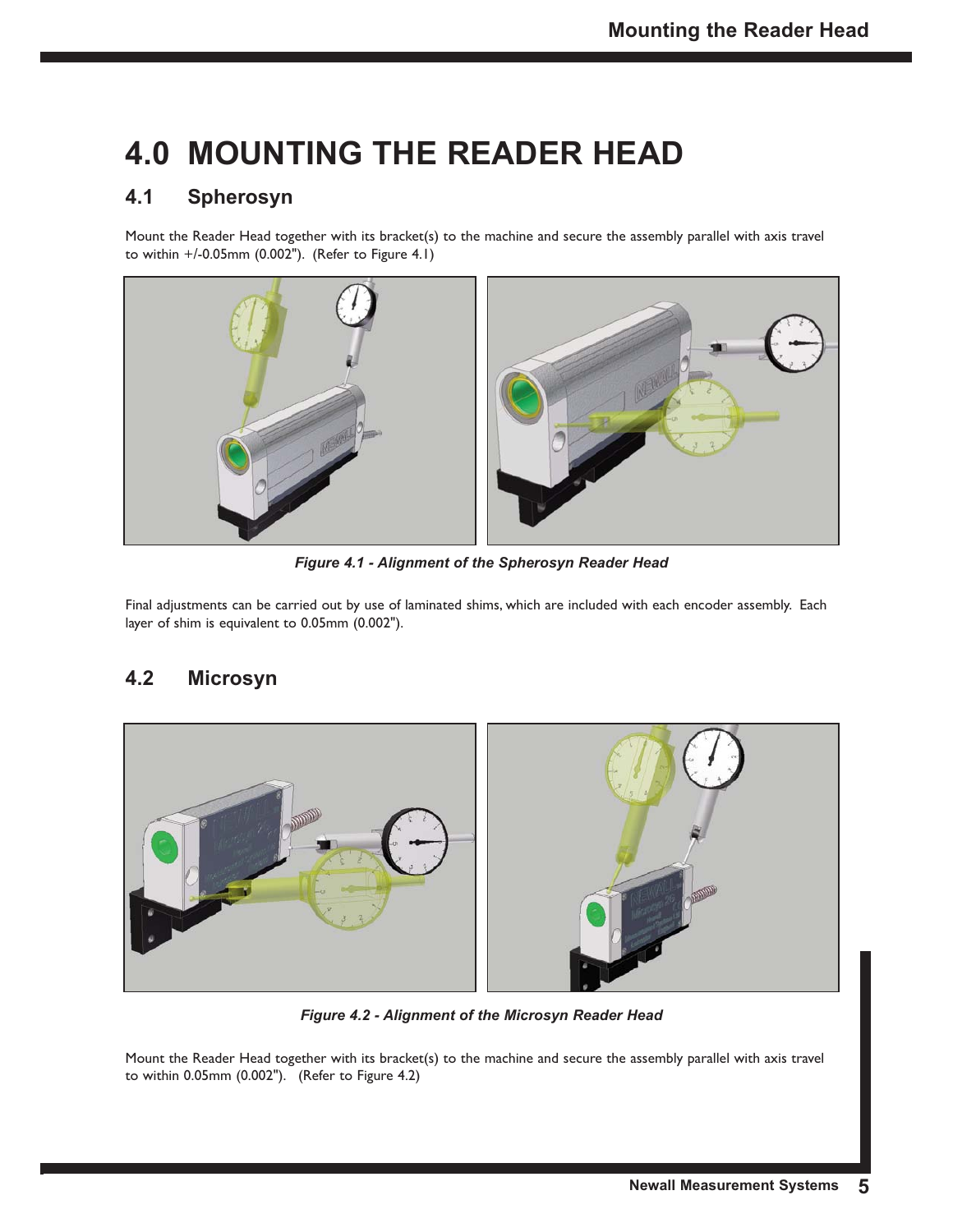## **5.0 MOUNTING THE SCALE**

### **5.1 Spherosyn**

### **5.1.1 Double End Mounting**

#### **Note: Refer to section 5.1.3 for mounting scales in excess of 2.5 metres.**

Each end of the Spherosyn Scale is different and can be identified by the red cap screw at the 'tensioner end' and a nylon snap rivet at the 'fixed end'.



#### **NOTES:**

- (A) Erroneous readings will occur if the Reader Head is allowed to travel beyond the Effective Travel Limits. (Refer to Figure 5.1)
- (B) The pre-load on the balls are factory set via the set screw at the tensioner end. Do not tamper with or adjust the set screw as this will alter the calibration and accuracy specification of the scale. (Refer to Figure 5.1)

Once the Reader Head is secured and correctly aligned, the scale support brackets can now be fitted. The scale support brackets consist of the support pin, the support link and the pillar(s).

Traverse the machine to its maximum position toward the non-cable entry side of the Reader Head. Maximum position means all available travel, including hand winding past any electrical limits or trip dogs.

Carefully slide the blank scale (or Spherosyn scale if less than 1500mm (60") travel), allowing for a sufficient amount of scale to project from the Reader Head in order to fit the scale support brackets.

Assemble the scale support link to the scale support pin leaving approximately 3mm (1/8") gap between the bottom of the pin shoulder and the top of the link.

Slide the link/pin assembly onto the scale to approximately 5mm (0.2") away from the end of the Reader Head.

Transfer punch through the support link and into the machine casting. It is important that the support link is kept square to its mounting surface at all times.

Remove the link/pin assembly and the scale from the Reader Head. Drill and tap M8 x 18mm deep into the machine casting as marked by the transfer punch. Fit the pillar(s) to the machine casting by using one of the methods shown in Figure 5.3. The pillar should fit square and flush to the machine surface. **Figure 5.1 - Spherosyn Scale**<br> **6 Figure 5.1 - Spherosyn Scale**<br> **6 Erroneous readings will occur if the Reader Head is allowed to tra<br>
Limits. (Refer to Figure 5.1)<br>
<b>6 Figure 1.1 Figure 5.1 Figure 5.1 Figure**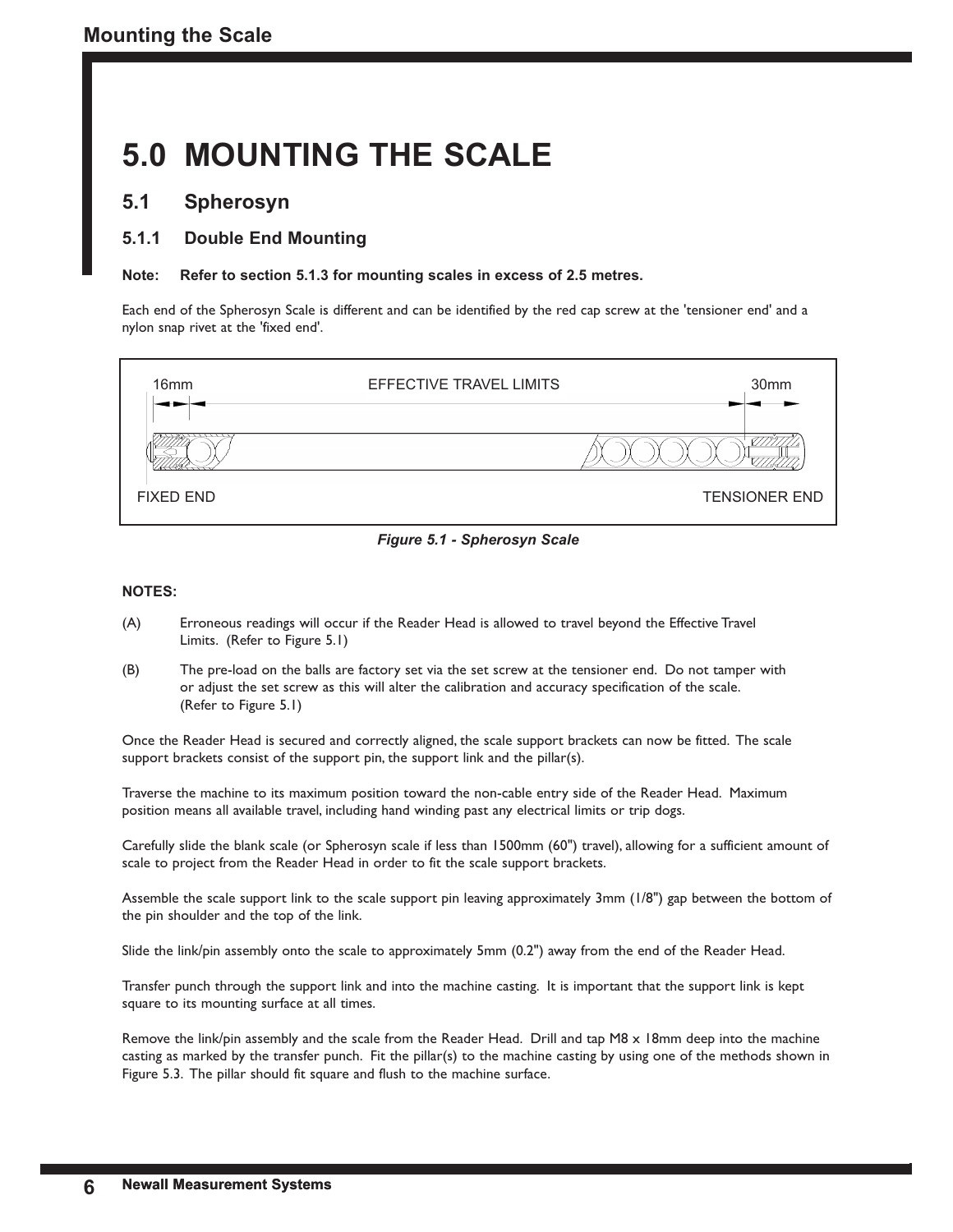A maximum of two support pillars may be screwed together to allow for sufficient adjustment of the scale. If two pillars are insufficient to enable the scale to be mounted, then additional brackets will be necessary. These brackets must be sufficiently rigid to eliminate any axial movement of the scale.

Loosely fit the support link/pin assembly onto the pillar and pass the scale through the Reader Head and into the support pin. While gently sliding the scale forward and back 25 - 50mm (1" - 2") through the support pin, carefully tighten the hex screws on the support link, ensuring that the scale slides smoothly through the Reader Head and into the support pin. If any interference is detected then fully loosen the hex screws on the support link and repeat this step.

#### **Note: Do not force the Scale through the Support Pin**

## **IMPORTANT WARNING:**

THE CENTRE LINE BORE OF THE READER HEAD MUST BE IN DIRECT ALIGNMENT WITH THE CENTRE LINE BORE OF THE SUPPORT PIN. PERMANENT DAMAGE TO SCALE AND/OR ERRONEOUS READER WILL OCCUR IF THIS WARNING IS NOT FOLLOWED. REFER TO FIGURE 5.2



*Figure 5.2 - Reader Head and Bracket Alignment*

Remove the scale from the Reader Head and traverse the machine to its full extent in the **opposite direction**. Full extent means hand winding past electrical limits.

Assemble the scale support link to the scale support pin leaving approximately 3mm (1/8") gap between the bottom of the pin shoulder and the top of the link.

Slide the link/pin assembly onto the scale making certain that there is sufficient clearance between the Reader Head and the support link to prevent damage to the Reader Head cable. Do not secure the support pin to the scale at this time.

Transfer punch through the support link and into the machine casting. It is important that the support link be kept square to its mounting surface at all times.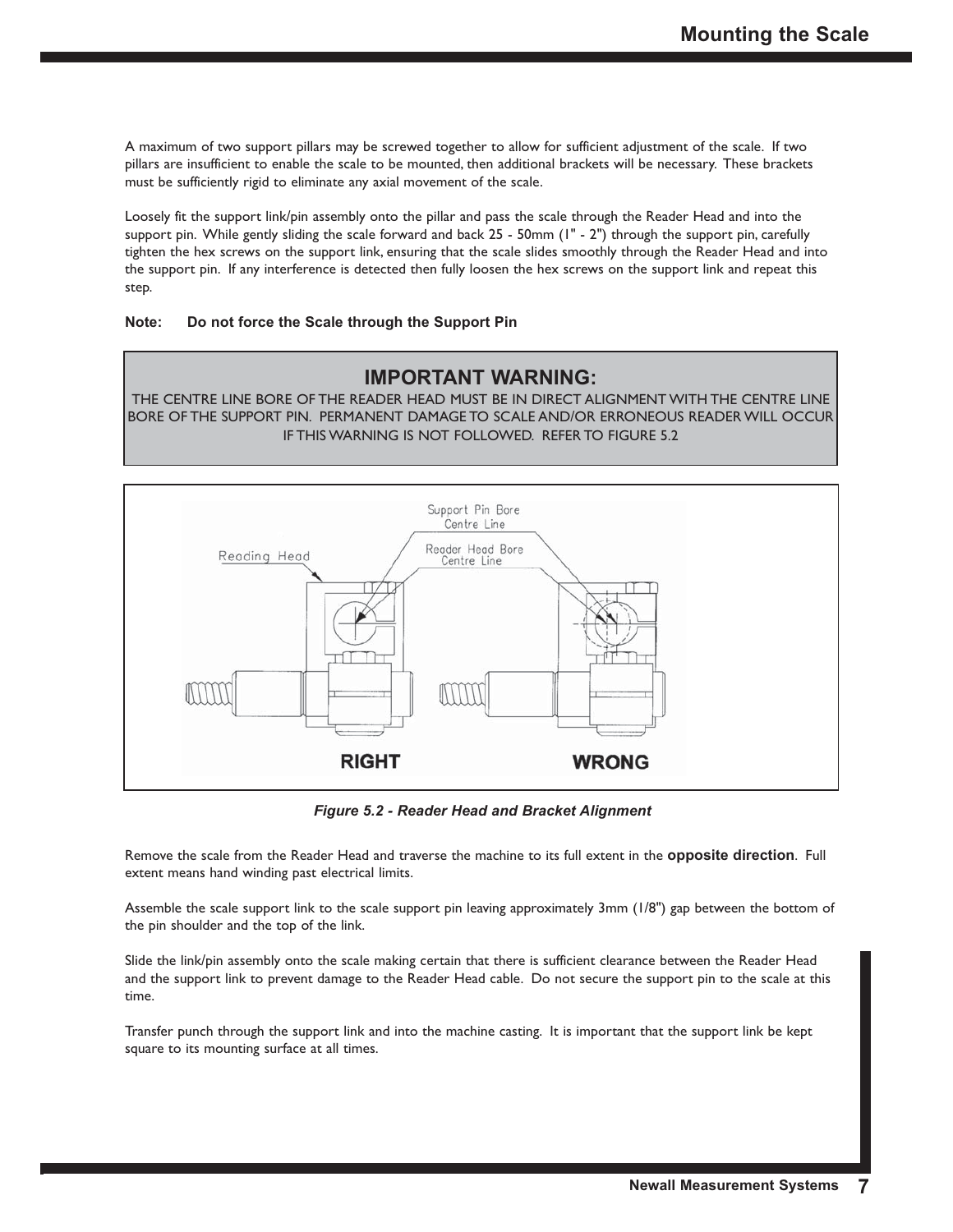Remove the link/pin assembly and the scale from the Reader Head. Drill and tap M8 x 18mm deep into the machine casting as marked by the transfer punch. Fit the pillar(s) to the machine casting by using one of the methods shown in figure 5.3. The pillar shoulder fits square and flush to the machine surface.



*Figure 5.3 - Support Pillars*

A maximum of two support pillars may be screwed together to allow for sufficient adjustment of the scale. If two pillars are insufficient to enable the scale to be mounted, then additional brackets will be necessary. These brackets must be sufficiently rigid to eliminate any axial or radial movement of the scale.

Loosely fit the support link/pin assembly onto the pillar and pass the scale through the Reader Head and into the support pin. While gently sliding the scale forward and back 25 - 50mm (1" - 2") through the support pin, carefully tighten the hex screws on the support link, ensuring that the scale slides smoothly through the Reader Head and into the support pin. If any interference is detected then fully loosen the hex screws on the support link and repeat this step.

Repeat the above steps at the other end of the machine. Then carefully slide the Spherosyn Scale through the support pin, through the Reader Head and into the opposite support pin. Tighten the hex screws on the anchor pins.

### **5.1.2 Single End Mounting**

#### **Note: The maximum total length of the scale must not exceed 610mm (24") when using a single end mounting kit. The single end mounting kit is sold separately, ask for UK part number 600-63610, USA part number 294-23010-M.**

Remove the white rivet from the fixed end of the scale.

After the Reader Head has been installed slide the scale through the Reader Head and insert the fixed end of the scale into the single end mounting block. (Refer to Figure 5.4)

Once the position for the single end mounting block has been determined mark the machine casting using the slot in the mounting block as the guide . Drill and tap M6 x 12mm deep. Fit the mounting block using the M6 socket head cap screw and washer.

Check the alignment by gently sliding the scale through the head and in and out of the mounting block, adjustments may be carried out by altering the M5 jacking screws. When the alignment is complete secure the scale by inserting the M5 screw and washer through the mounting block and into the fixed end of the scale.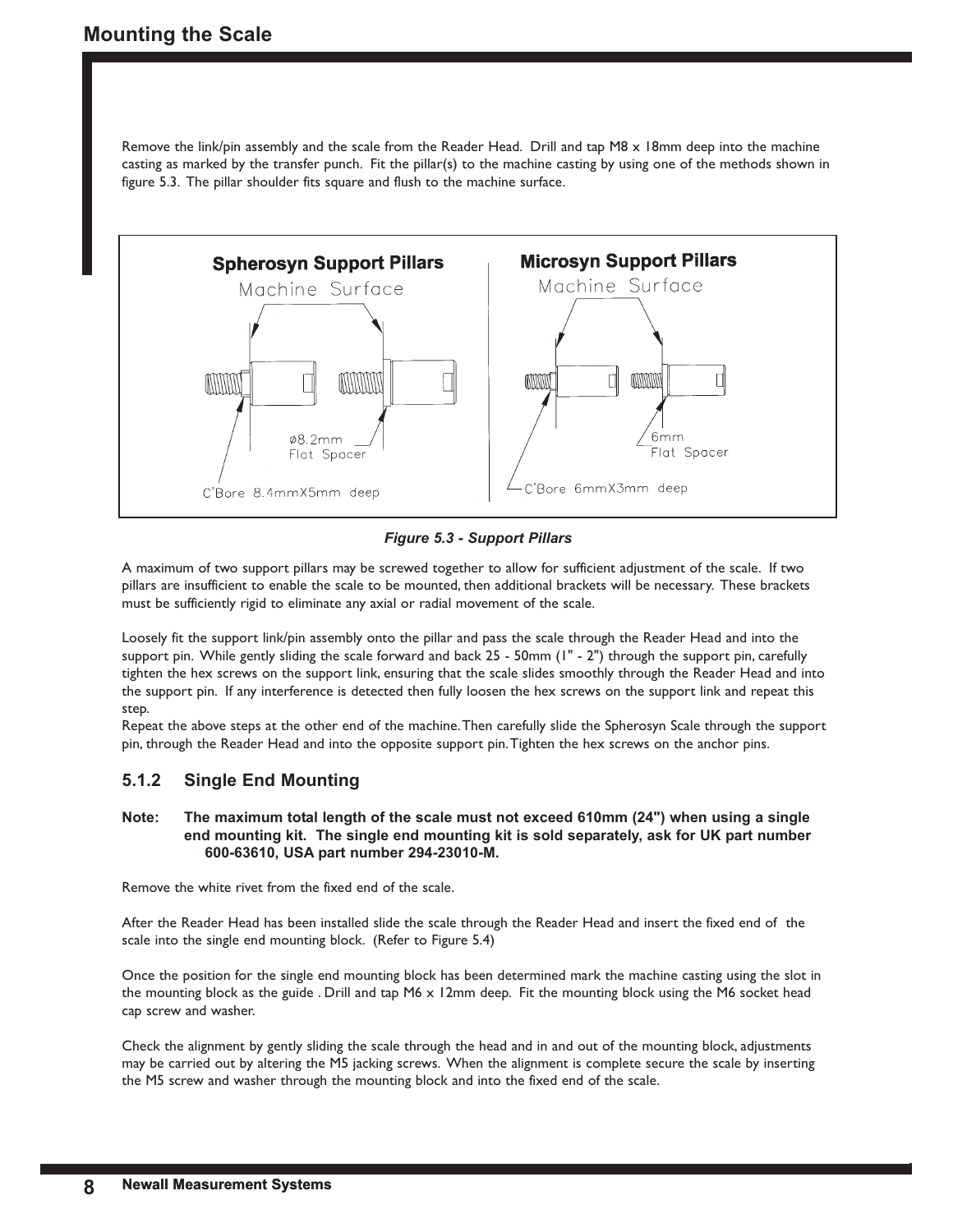

*Figure 5.4 - Spherosyn Single End Mounting* 

### **5.1.3 Scales in Excess of 2.5 Metres (100")**

Traverse the machine to fullest extent of travel including hand winding past any electrical limits or trip dogs.

Insert the short blank length of Spherosyn tube into the Reader Head, allowing for a sufficient amount of scale to project from the Reading Head in order to fit the scale mounting brackets.

Assemble the angle bracket to the scale clamp (Refer to Figure 5.5). The jacking plate is included in each bracket kit, this will only be required if the machine mounting face is not a machined surface. Slide the assembly onto the scale allowing approximately 10mm clearance from the end of the Reader Head.

Mark the position of the jack plate (if required) or the angle support bracket. Drill and tap the necessary fixing holes and assemble the bracket to the machine.

Remove the blank tube and the bracket assembly from the Reader Head. Drill and tap M8 x 18mm fixing holes. Fit the jack plate (if required) and secure to the machine. Assemble the scale clamp and the angle bracket to the jack plate but do not secure. Traverse the Reader Head as near to the bracket assembly as possible. Slide the blank tube through the Reader Head into the scale clamp. Adjust the brackets into position and carefully tighten the screws. Check that the blank tube slides through the Reader Head and into the scale clamp smoothly without any fouling or interruption.

Remove the blank tube and traverse the machine to the full extent in the opposite direction. Remember the "full extent" is the absolute maximum travel up to the mechanical "dead stops".

Check the overall length of the actual scale and measure from the outside edge of the scale clamp already fitted to the machine and mark the position of the scale on to the machine.

Slide the Spherosyn blank tube into the Reader Head, assemble the remaining scale bracket assembly including the jacking plate (if required) and slide onto the tube.

Set the outside edge of the scale clamp level with the mark that indicates the overall length of the Spherosyn Scale and mark the fixing position for the bracket assembly.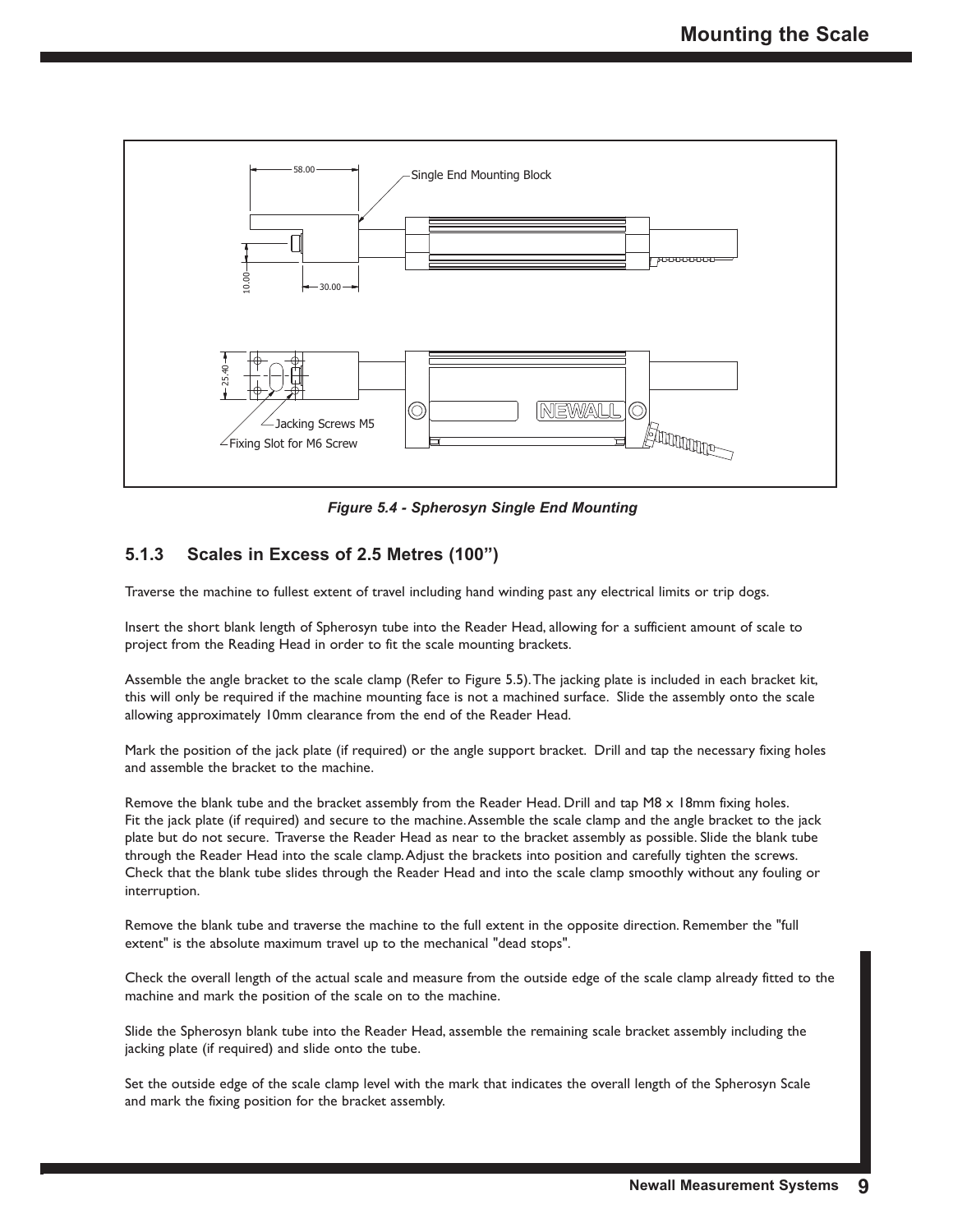

*Figure 5.5 - Long Scale Support Bracket Assembly*

### **5.1.4 Center Supports for Scales in Excess of 2.5 Metres (100") Travel**

See data sheet supplied with center supports kit 600-84605

### **5.2 Microsyn Scale**

There are two accuracy grades of the Microsyn Encoder , 5μm and 10μm. The 5μm scale can be identified by the black end plug fitted at the tensioner end. The 10μm scale has an anodised clear plug fitted at the tensioner end. The fixed end of the scale has an M3 tapped hole, which will be fitted to the anchor pin when installed.

| 15.0                  | 23.0<br>EFFECTIVE TRAVEL LIMITS |
|-----------------------|---------------------------------|
| 77777777777<br>RUUNHU |                                 |
| FIXED END             | TENSIONER END                   |
|                       | LSET SCREW                      |

*Figure 5.7 - The Microsyn Scale*

#### **NOTES:**

- (A) Erroneous readings will occur if the Microsyn Reader Head is allowed to travel beyond Effective Travel Limits. (Refer to Figure 5.7)
- (B) The pre-load on the balls are factory set via the set screw at the tensioner end. Do not tamper with of adjust the set screw as this will alter the calibration and accuracy specification of the scale and void the warranty.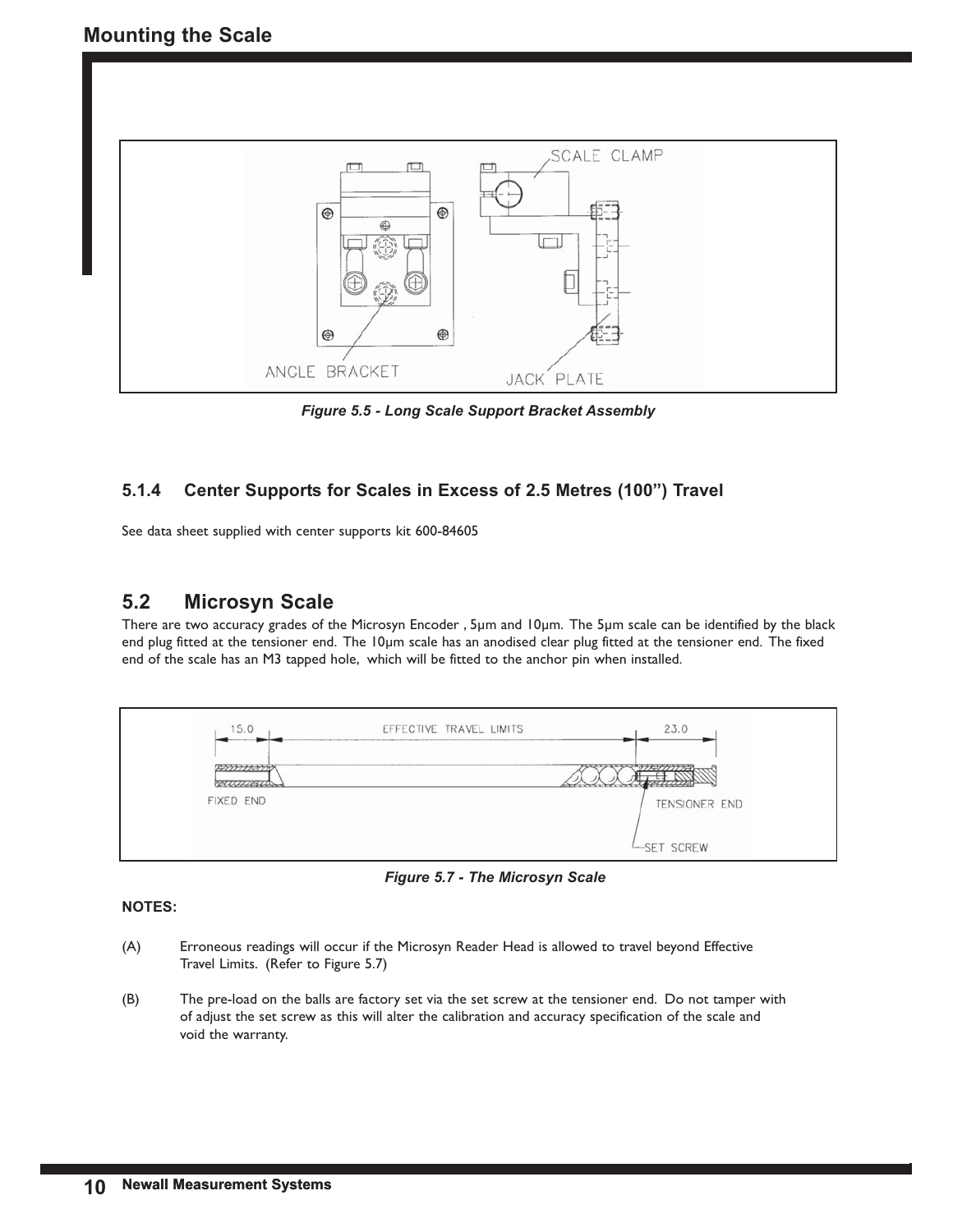The scale support brackets kit consists of the Anchor Pin, Support Pin , Support Link, and Pillar(s). (Refer to Figure 5.8) In order to avoid the risk of damage to the scale during installation all Microsyn encoders include a set up bar. The set up bar is of the same diameter as the Microsyn Scale and will be used to align the brackets to the Reader Head.



*Figure 5.8 - Microsyn Scale Support Bracket*

Traverse the machine to its maximum position toward the non-cable entry side of the Reader Head. Maximum position means all available travel, including hand winding past any electrical limits or trip dogs.

Carefully slide the Microsyn Scale set-up bar through the Reader Head, allowing for sufficient scale to project from the Reader Head in order to fit the scale support brackets.

Assemble the support link to the anchor pin leaving approximately 3mm (1/8") gap between the bottom of the anchor shoulder and the top of the link.

Slide the link/anchor assembly onto the scale set-up bar to approximately 5mm (0.2") away from the end of the Reader Head.

Transfer punch through the support link and into the machine casting. It is important that the support link be kept square to its mounting surface at all times.

Remove the link/anchor assembly and the scale set-up bar from the Reader Head. Drill and tap M6 x 12mm deep hole into the machine casting as marked by the transfer punch. Fit the pillar(s) to the machine casting by using one of the methods shown in Figure 5.3. The pillar shoulder fits square and flush to the machine surface.

A maximum of two support pillars may be screwed together to allow for sufficient adjustment of the scale. If two pillars are insufficient to enable the scale to be mounted, then additional brackets will be necessary. These brackets must be sufficiently rigid to eliminate any axial movement of the scale.

Loosely fit the support link/anchor assembly onto the pillar and pass the scale set-up bar through the Reader Head and into the anchor pin. While gently sliding the scale set-up bar in and out of the anchor pin, carefully tighten the cap screws on the support link, ensuring that the scale set-up bar slides smoothly through the Reader Head and into the anchor pin. If any interference is detected then fully loosen the cap screws on the support link and repeat this step.

Remove the scale set-up bar from the Reader Head and traverse the machine to its full extent in the opposite direction. Full extent means hand winding past electrical limits.

Assemble the scale support link to the support pin leaving approximately 3mm (1/8") gap between the bottom of the mounting shoulder and the top of the link. (Refer to Figure 5.8)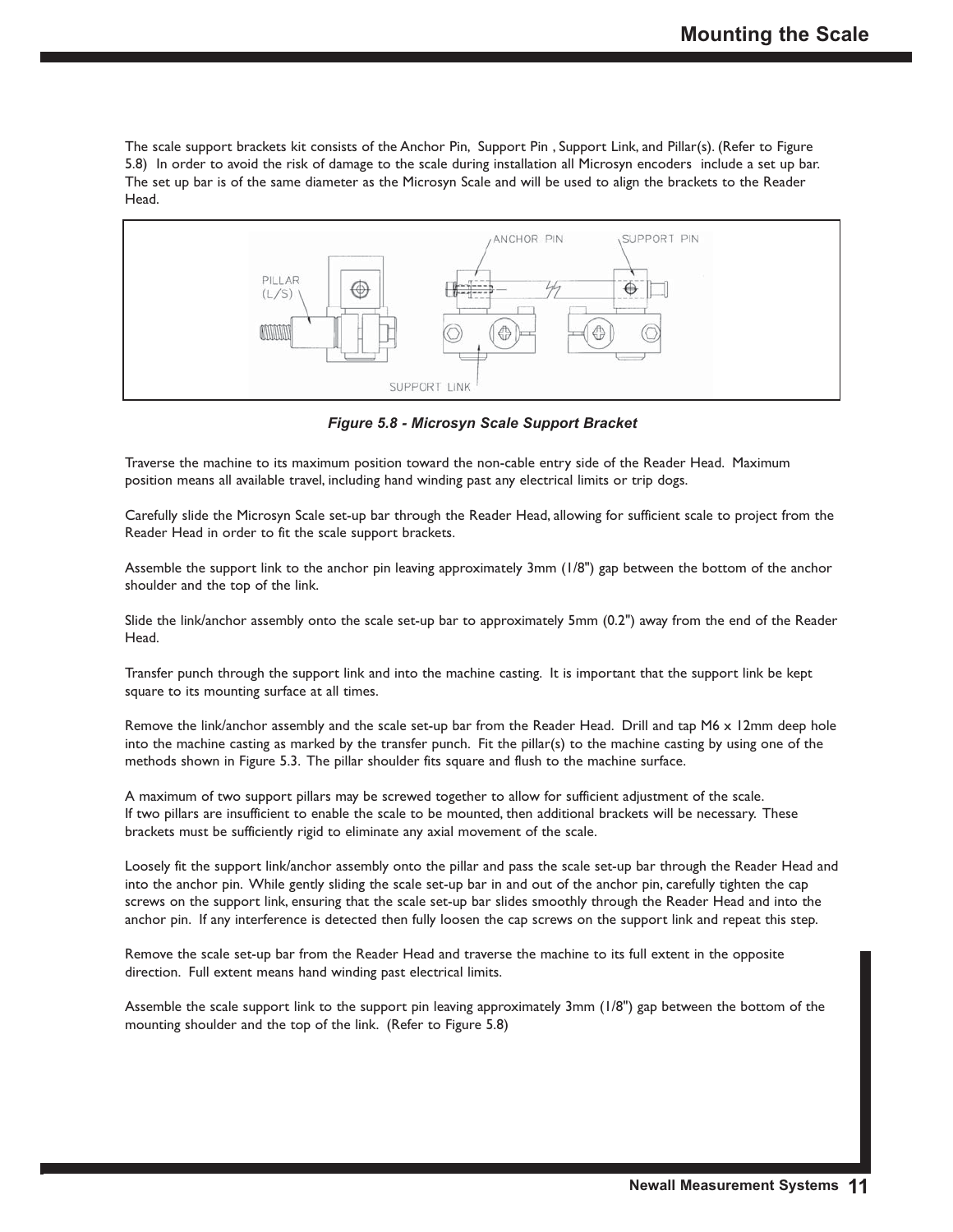Slide the link/pin assembly onto the scale set-up bar making certain that there is sufficient clearance between the Reader Head and the support link to prevent damage to the Reader Head cable. Do not secure the support pin to the scale at this time.

Transfer punch through the support link and into the machine casting. It is important that the support link be kept square to its mounting surface at all times.

Remove the link/pin assembly and the scale from the Reader Head. Drill and tap M6 x 12mm deep into the machine casting as marked by the transfer punch. Fit the pillar(s) to the machine casting by using one of the methods shown in Figure 5.3. The pillar shoulder fit square and flush to the machine surface.

Loosely fit the support link/pin assembly onto the pillar and pass the scale set-up bar through the Reader Head and into the support pin. While gently sliding the set-up bar forward and back 25 - 50mm (1" - 2") through the support mounting, carefully tighten the screws on the support link, ensuring that the scale set-up bar slides smoothly through the Reader Head and into the support pin. If any interference is detected then fully loosen the screws on the support link and repeat this step.

### **IMPORTANT WARNING**

THE CENTRE LINE BORE OF THE READER HEAD MUST BE IN DIRECT ALIGNMENT WITH THE CENTRE LINE BORE OF THE SUPPORT PIN. PERMANENT DAMAGE TO SCALE AND/OR ERRONEOUS READER WILL OCCUR IF THIS WARNING IS NOT FOLLOWED. REFER TO FIGURE 5.9



*Figure 5.9 - Reader Head and Bracket Alignment*

Carefully slide the Microsyn Scale through the support pin, ensuring the fixed end is inserted first, through the Reader Head and into the anchor pin.

Using the M3 x 16 skt cap screw and spring washer, secure the scale to the anchor pin. It is **important** that the nylon set screw on the support pin be only "pinched" to the scale at the tensioner end. DO NOT OVER TIGHTEN THE NYLON SET SCREW ON THE SUPPORT PIN.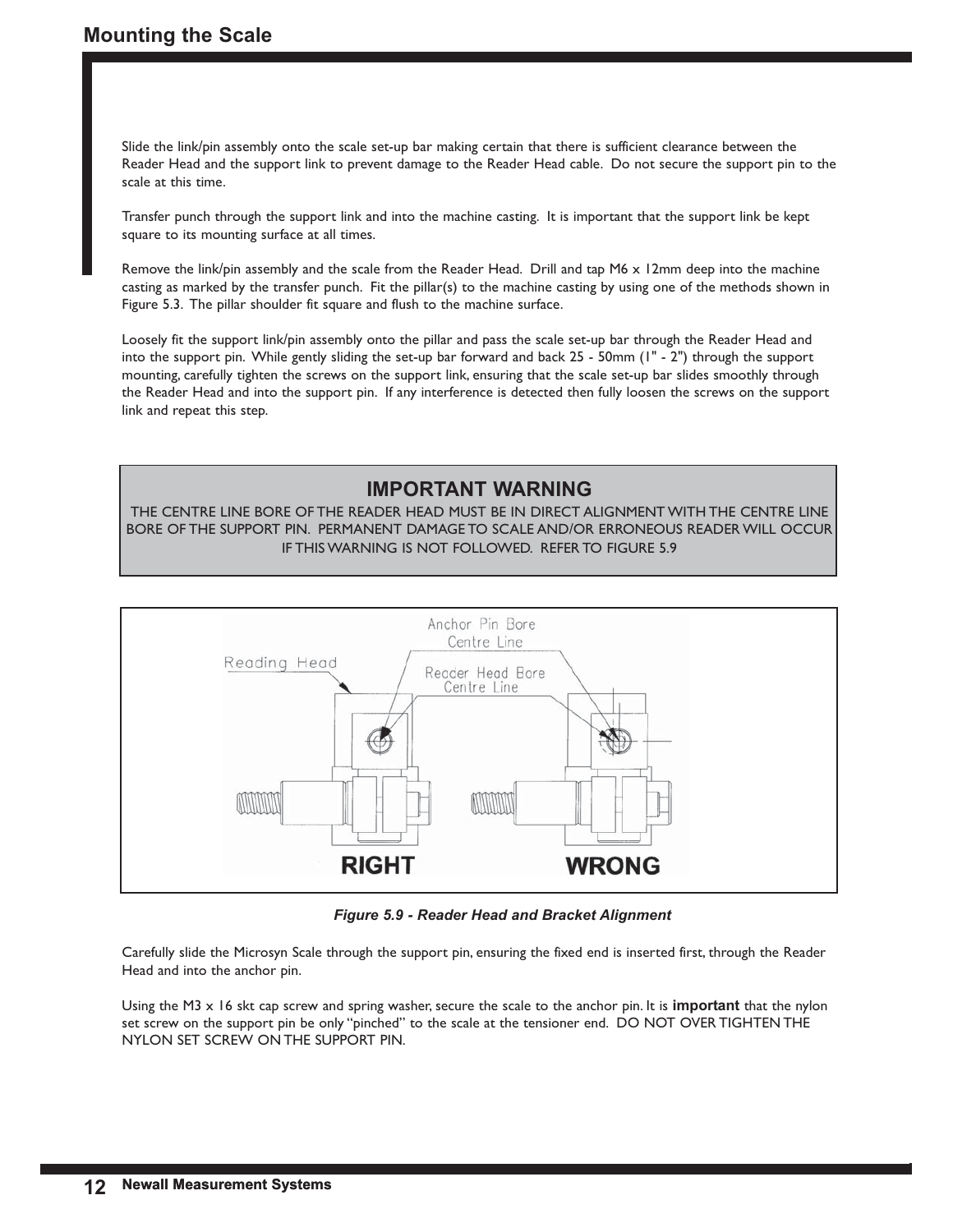#### **5.2.1 Single End Mounting**

For installations requiring a lower profile assembly, there is an alternative method for fixing the scale at one end only by way of the single end mounting block assembly (Refer to Figure 5.10). The Microsyn single end mounting kit is sold separately, part number 600-65340.

#### **Note: The maximum total length of scale should not exceed 450mm (18") when using the single end mounting block.**

Once the Reader Head has been installed slide the scale through the head and insert the fixed end of the scale into the single end mounting block. (Refer to Figure 5.10)

Once the position for the single end mounting block has been determined mark the machine casting with the slot in the block . Drill and tap a M5 x 12mm deep hole. Fit the bracket using the M5 skt head cap screw and washer. Check the alignment by gently sliding the scale through the head and in and out of the mounting block, adjustments may be carried out by altering the M3 jacking screws. When the alignment is complete secure the scale by inserting the M3 screw and spring washer through the mounting block and into the fixed end of the scale.



*Figure 5.10 - Microsyn Single End Mounting*

## **6.0 FITTING THE SCALE GUARD**

Each Encoder includes a protective guard. This aluminium guard is intended to protect the scale from impact damage. The guard can be attached to the machine casting or by means of the scale support pillars. (Refer to Figure 6.1)

To fit the guard to the support pillars, measure and mark off the distance between the centre of each pillar. For Spherosyn drill two 8.5mm, for Microsyn 7mm holes at either end of the guard. The guard can be attached to the pillars by using the button head screws provided. After the guard is attached, move the machine axis to both extents of its travel ensuring that the guard does not interfere with or rub against the Reader Head.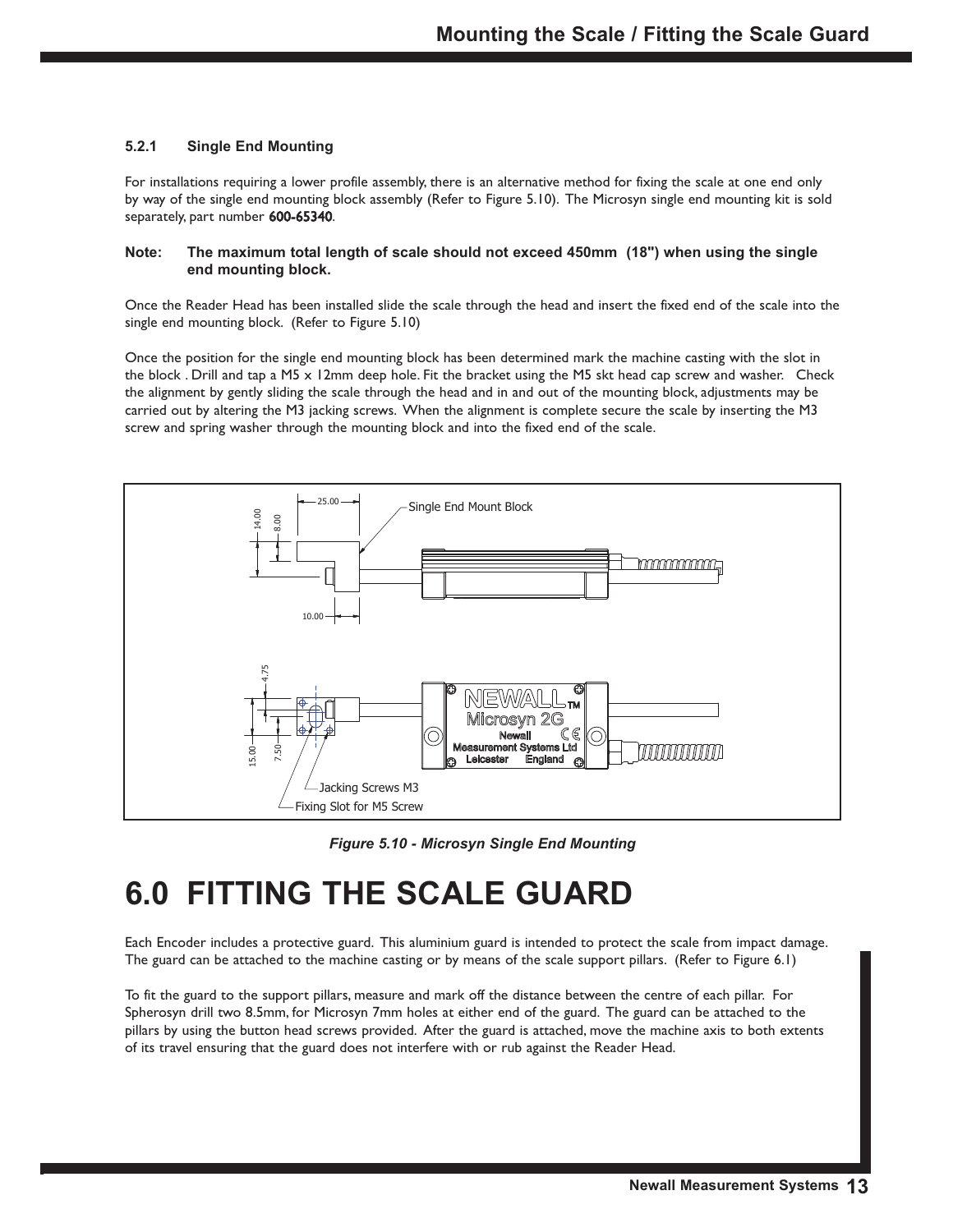

*Figure 6.1 - Fitting the Scale Guard (example shown using a Spherosyn Scale)*

## **7.0 CABLE ROUTING**

The most important and the most over looked aspect of fitting the Encoder is proper cable routing. Dangling and loose cables can be snagged or broken causing irreparable damage. Care should be taken in order to ensure that the cables are secured to the machine and that cable loops do not interfere with any part of the machine or the Encoder movements. "P" clips and thread forming screws are provided to route the cables from the Reader Head to the digital readout unit.

#### **Note: The armoured cable is an integral part of the Reader Head. If the cable becomes damaged, then it would have to be replaced complete with the Reader Head.**

If extension cables are used, do not allow the plug and socket junction to lie in the swarf tray or in the direct flow of coolant or oil.

In order to avoid problems associated with electrical noise and interference, do not allow the cables to lie across electrical motors, fuse boxes or electrical pumps.

## **8.0 FINAL CHECK**

Prior to putting the Encoder into operation, slowly traverse the machine axis to both extents of its travel checking at all times that the cables are secure and that machine over travel cannot occur. Newall will not accept responsibility for Encoder malfunction caused by over travel or damaged cables.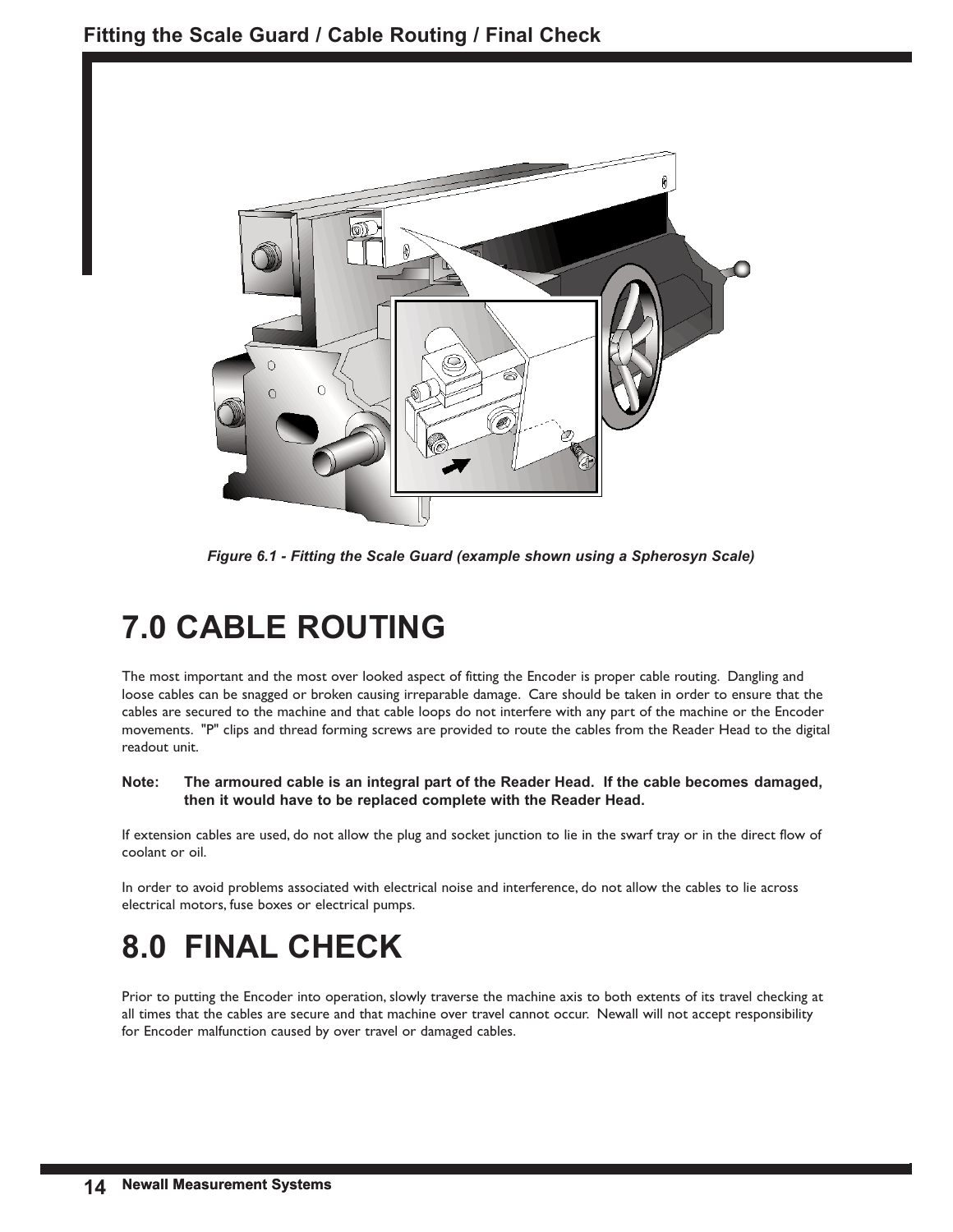## **Appendix A - SPHEROSYN**

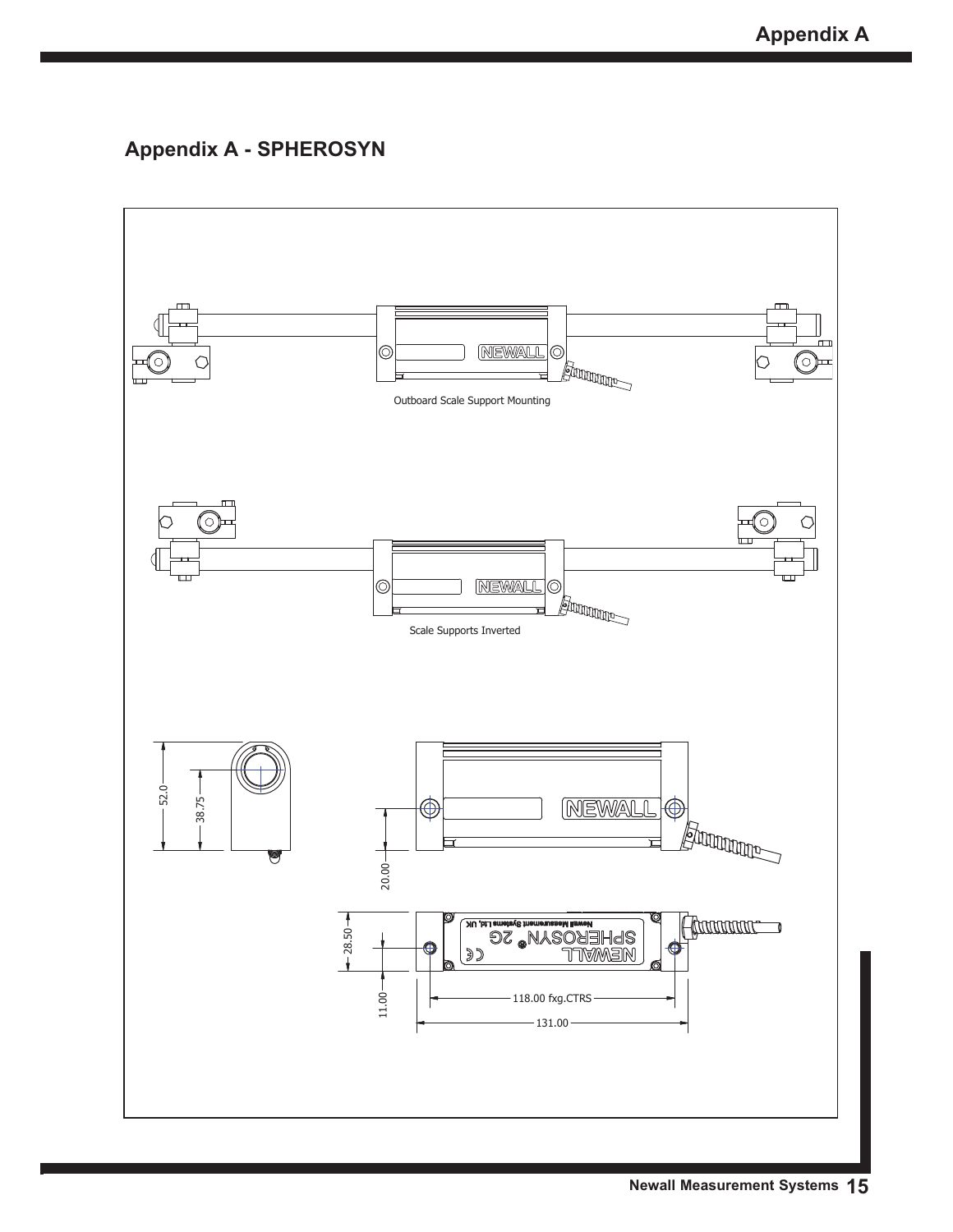## **Appendix B**

## **Appendix B - MICROSYN**